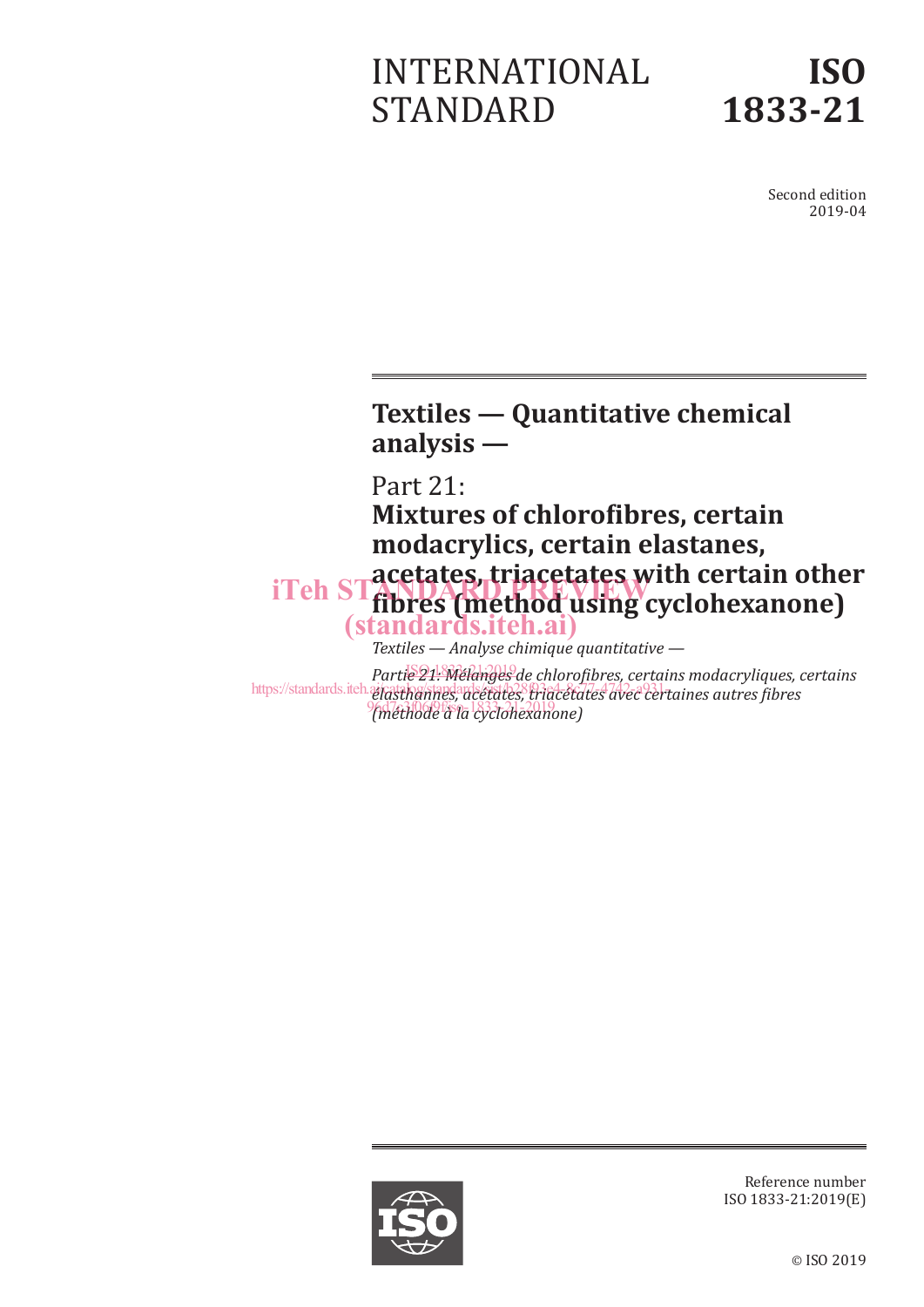# iTeh STANDARD PREVIEW (standards.iteh.ai)

ISO 1833-21:2019 https://standards.iteh.ai/catalog/standards/sist/b28f93e4-8c77-4742-a931- 96d7c3f06f9f/iso-1833-21-2019



## **COPYRIGHT PROTECTED DOCUMENT**

#### © ISO 2019

All rights reserved. Unless otherwise specified, or required in the context of its implementation, no part of this publication may be reproduced or utilized otherwise in any form or by any means, electronic or mechanical, including photocopying, or posting on the internet or an intranet, without prior written permission. Permission can be requested from either ISO at the address below or ISO's member body in the country of the requester.

ISO copyright office CP 401 • Ch. de Blandonnet 8 CH-1214 Vernier, Geneva Phone: +41 22 749 01 11 Fax: +41 22 749 09 47 Email: copyright@iso.org Website: www.iso.org

Published in Switzerland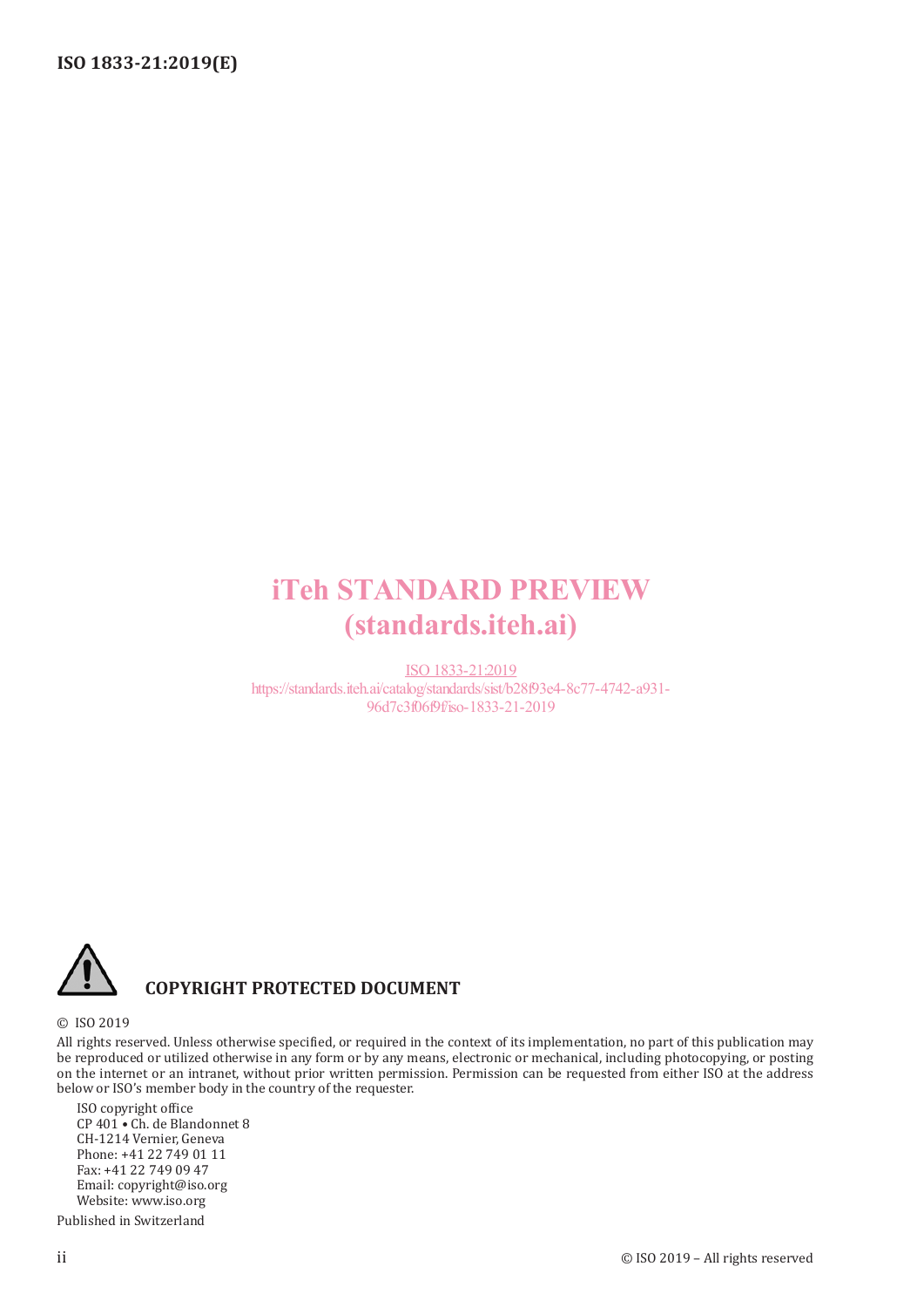Page

# **Contents**

| Foreword       |                                                                                                                                                                                                        |
|----------------|--------------------------------------------------------------------------------------------------------------------------------------------------------------------------------------------------------|
|                |                                                                                                                                                                                                        |
| $\overline{2}$ |                                                                                                                                                                                                        |
| 3              |                                                                                                                                                                                                        |
| 4              |                                                                                                                                                                                                        |
| 5              | Reagents <b>Examples Examples Examples Examples Examples Examples Examples <b>Examples Examples Examples Examples Examples Examples Examples Examples Examples Examples Examples Examples Exam</b></b> |
| 6              |                                                                                                                                                                                                        |
| $\overline{7}$ |                                                                                                                                                                                                        |
| 8              |                                                                                                                                                                                                        |
| 9              |                                                                                                                                                                                                        |
|                |                                                                                                                                                                                                        |
|                |                                                                                                                                                                                                        |

# **iTeh STANDARD PREVIEW** (standards.iteh.ai)

ISO 1833-21:2019 https://standards.iteh.ai/catalog/standards/sist/b28f93e4-8c77-4742-a931-96d7c3f06f9f/iso-1833-21-2019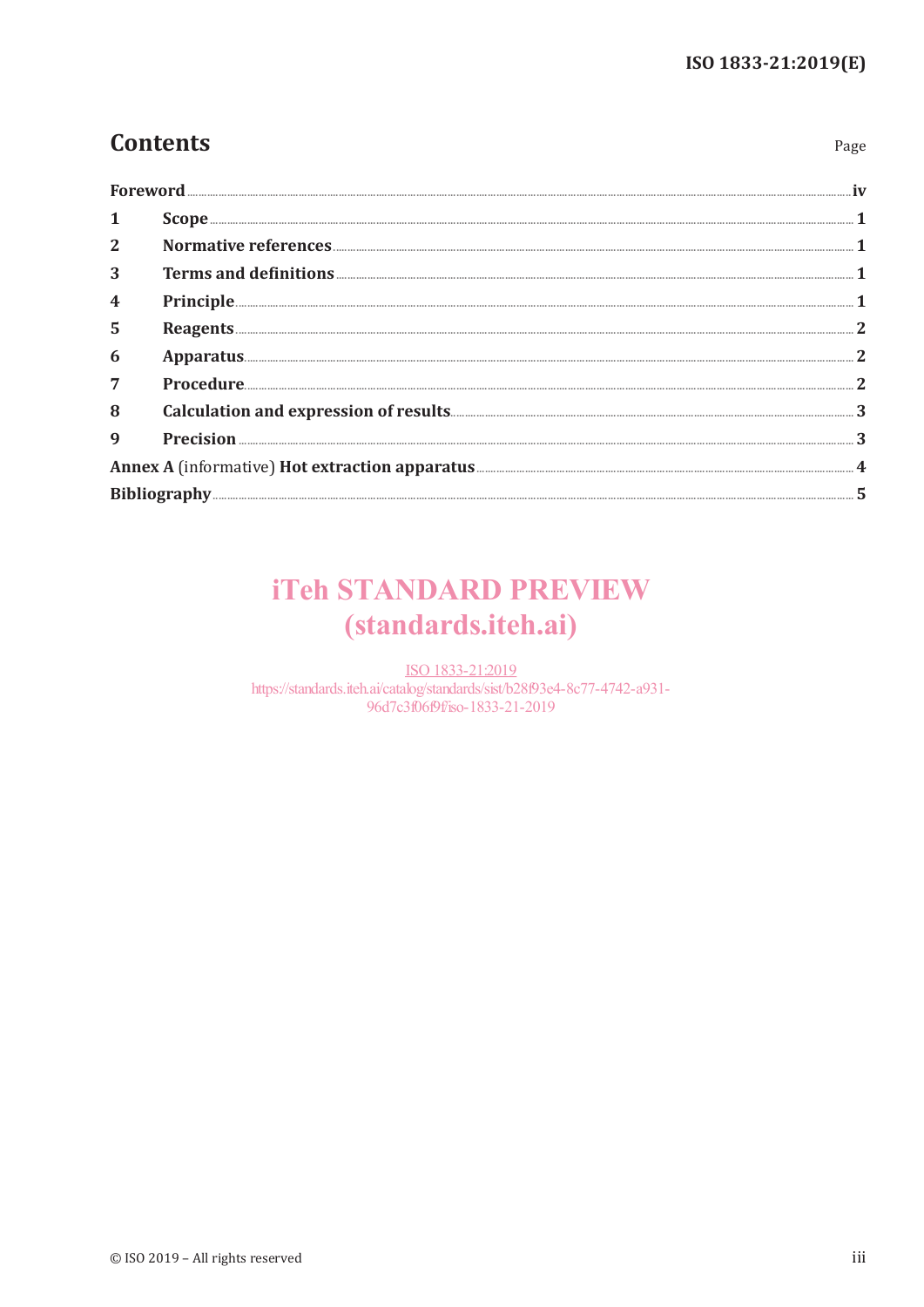## **Foreword**

ISO (the International Organization for Standardization) is a worldwide federation of national standards bodies (ISO member bodies). The work of preparing International Standards is normally carried out through ISO technical committees. Each member body interested in a subject for which a technical committee has been established has the right to be represented on that committee. International organizations, governmental and non-governmental, in liaison with ISO, also take part in the work. ISO collaborates closely with the International Electrotechnical Commission (IEC) on all matters of electrotechnical standardization.

The procedures used to develop this document and those intended for its further maintenance are described in the ISO/IEC Directives, Part 1. In particular the different approval criteria needed for the different types of ISO documents should be noted. This document was drafted in accordance with the editorial rules of the ISO/IEC Directives, Part 2 (see www.iso.org/directives).

Attention is drawn to the possibility that some of the elements of this document may be the subject of patent rights. ISO shall not be held responsible for identifying any or all such patent rights. Details of any patent rights identified during the development of the document will be in the Introduction and/or on the ISO list of patent declarations received (see www.iso.org/patents).

Any trade name used in this document is information given for the convenience of users and does not constitute an endorsement.

For an explanation on the voluntary nature of standards, the meaning of ISO specific terms and expressions related to conformity assessment, as well as information about ISO's adherence to the<br>World Trade Organization (WTO) principles in the Technical Barriers to Trade (TBT) see the following World Trade Organization (WTO) principles in the Technical Barriers to Trade (TBT) see the following URL: <u>www.iso.org/iso/foreword.html</u>. (standards.iteh.ai)

This document was prepared by Technical Committee ISO/TC 38, *Textiles*. ISO 1833-21:2019

This second edition candels://anddareplacescanlegrinsdaredition?{ISO-4833-21:2006), which has been technically revised. The main changes compared to the previous edition are as follows:

- the title has been changed from "Mixtures of chlorofibres, certain modacrylics, certain elastanes, acetates, triacetates **and** certain other fibres…" to "Mixtures of chlorofibres, certain modacrylics, certain elastanes, acetates, triacetates **with** certain other fibres**…"**;
- in Clause 1 some remaining fibres have been added;
- the mandatory Clause 3 "Terms and definitions" has been added and the subsequent clauses have been renumbered;
- in Clause 7 (former Clause 6) tolerances have been added to the washing temperature;
- in Clause 8 (former Clause 7), a specific *d* factor for melamine and polyacrylate has been added;
- in Clause 9 (former Clause 8), "percentage point" has been added to avoid confusion.

A list of all parts in the ISO 1833 series can be found on the ISO website.

Any feedback or questions on this document should be directed to the user's national standards body. A complete listing of these bodies can be found at www.iso.org/members.html.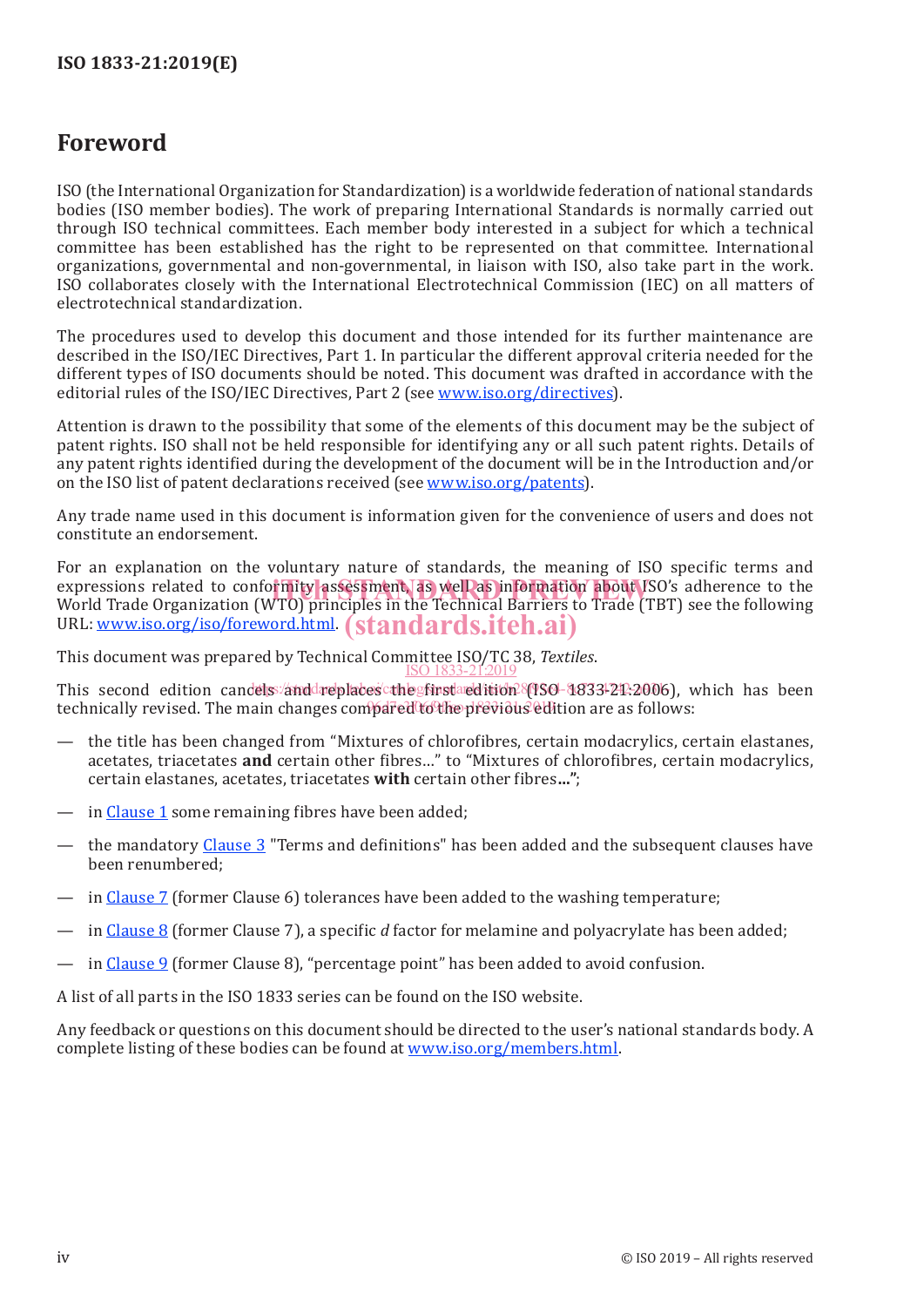# **Textiles — Quantitative chemical analysis —**

# Part 21: **Mixtures of chlorofibres, certain modacrylics, certain elastanes, acetates, triacetates with certain other fibres (method using cyclohexanone)**

## **1 Scope**

This document specifies a method, using cyclohexanone, to determine the mass percentage of chlorofibre, modacrylic, elastane, acetate and triacetate, after removal of non-fibrous matter, in textiles made of mixtures of

— acetate, triacetate, chlorofibre, certain modacrylics, certain elastanes

with

— wool, animal hair, silk, cotton, cupro, modal, viscose, lyocell, polyamide, acrylic, melamine, polyacrylate and glass fibr $\bf STANDARD \ PREVIEW$ 

It is also possible to analyse mi**xtures containing chlorofibres** by using the test methods described in<br>ISO 1833-13 or ISO 1833-17 ISO 1833-13 or ISO 1833-17.

#### ISO 1833-21:2019

### 2 **Normative references**.iteh.ai/catalog/standards/sist/b28f93e4-8c77-4742-a931-

96d7c3f06f9f/iso-1833-21-2019

The following documents are referred to in the text in such a way that some or all of their content constitutes requirements of this document. For dated references, only the edition cited applies. For undated references, the latest edition of the referenced document (including any amendments) applies.

ISO 1833-1, *Textiles — Quantitative chemical analysis — Part 1: General principles of testing*

### **3 Terms and definitions**

No terms and definitions are listed in this document.

ISO and IEC maintain terminological databases for use in standardization at the following addresses:

- ISO Online browsing platform: available at https://www.iso.org/obp
- IEC Electropedia: available at http://www.electropedia.org/

## **4 Principle**

The acetate and triacetate fibres, chlorofibres, certain modacrylics, and certain elastanes are dissolved out from a known dry mass with cyclohexanone at a temperature close to boiling point. The residue is collected, washed, dried and weighed. Its mass, corrected if necessary, is expressed as a percentage of the dry mass of the mixture. The percentage of chlorofibre, modacrylic, elastane, acetate and triacetate are found by the difference.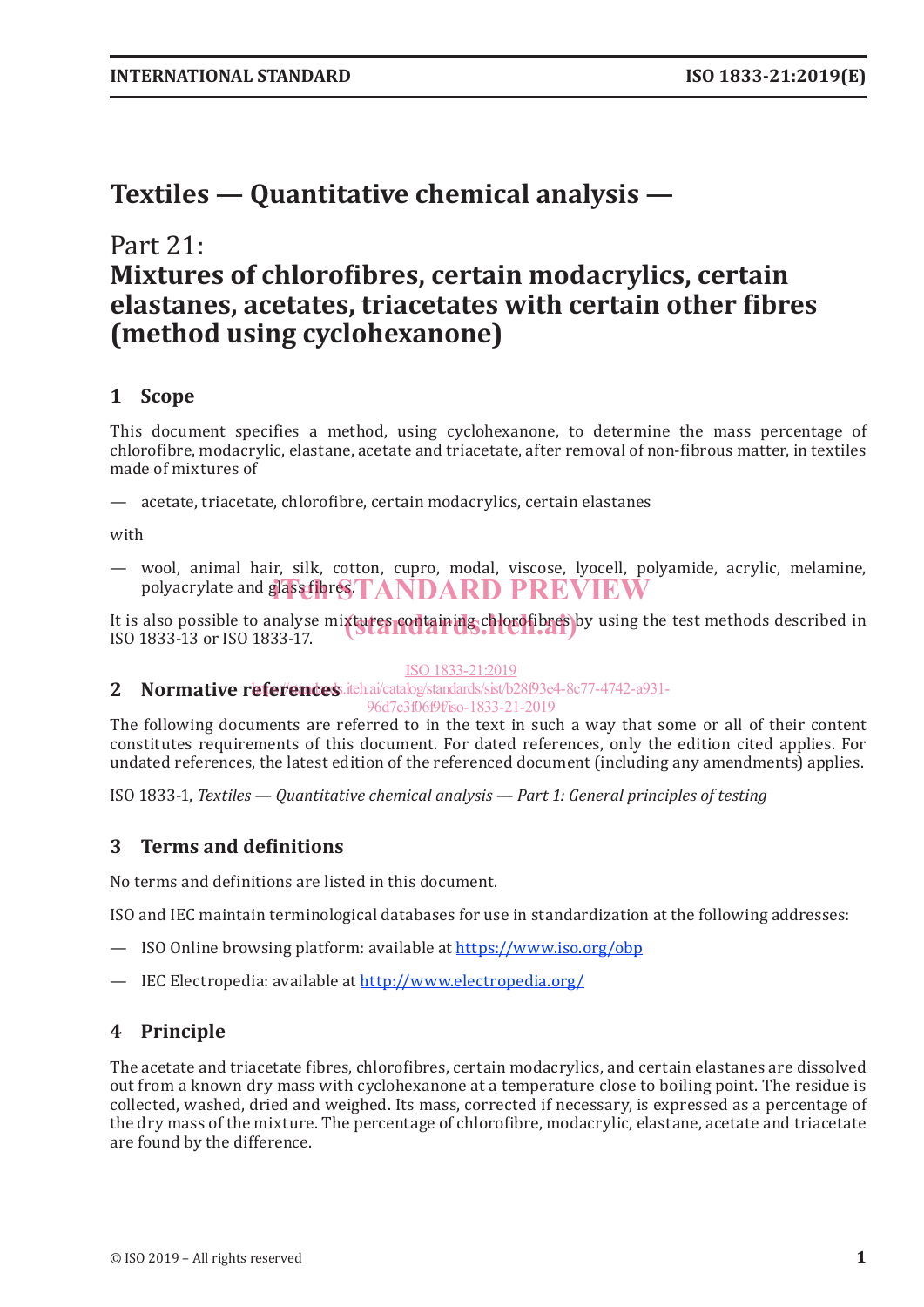### **5 Reagents**

Use the reagents described in ISO 1833-1 together with those given in 5.1 and 5.2.

#### **5.1 Cyclohexanone**.

NOTE The boiling point of cyclohexanone is at 156 °C.

**5.2 Ethanol**, 50 % by volume with water.

#### **SAFETY PRECAUTIONS — Cyclohexanone is flammable and toxic. Suitable precautions shall be taken in its use.**

### **6 Apparatus**

Use the apparatus described in ISO 1833-1 together with those given in 6.1 to 6.5.

#### **6.1 Hot extraction apparatus** (see Annex A).

NOTE This is a variant of the apparatus described in Reference  $[5]$ .

**6.2 Filter crucible**, to contain the specimen.

6.3 Porous baffle (porosity grade 1), flat circular stopper of glass with a glass filter in the middle.

The stopper is placed over the glass filter and be  $\overline{\text{ardash}}$  and  $\overline{\text{ardash}}$  .  $\overline{\text{ardash}}$ 

## **6.4 Reflux condenser**, that can be adapted to the distillation flask.

https://standards.iteh.ai/catalog/standards/sist/b28f93e4-8c77-4742-a931-

**6.5 Heating device**, suitable for the hot extraction<sup>83</sup>apparatus (6.1) and for boiling point of cyclohexanone  $(5.1)$ .

## **7 Procedure**

Follow the general procedure given in ISO 1833-1, and then proceed as follows.

Where modacrylics or elastanes are present, a preliminary test should be carried out to determine whether the fibre is completely soluble in the reagent.

Pour into the distillation flask 100 ml of cyclohexanone (5.1) per gram of material.

Insert the extraction container in which the filter crucible (6.2), containing the specimen and the porous baffle (6.3), slightly inclined, have previously been placed. Insert the reflux condenser (6.4). Bring to the boil and continue extraction for 60 min at a minimum rate of 12 cycles per hour.

After extraction and cooling remove the extraction container, take out the filter crucible and remove the porous baffle.

Wash the contents of the filter crucible three or four times with 50 % ethanol heated to  $(60 \pm 2)$  °C and subsequently with 1 l of water at  $(60 \pm 2)$  °C.

Do not apply suction during or between the washing operations. Allow the liquid to drain under gravity and then apply suction.

Finally, dry the crucible  $(6.2)$  with the residue, then cool and weigh them.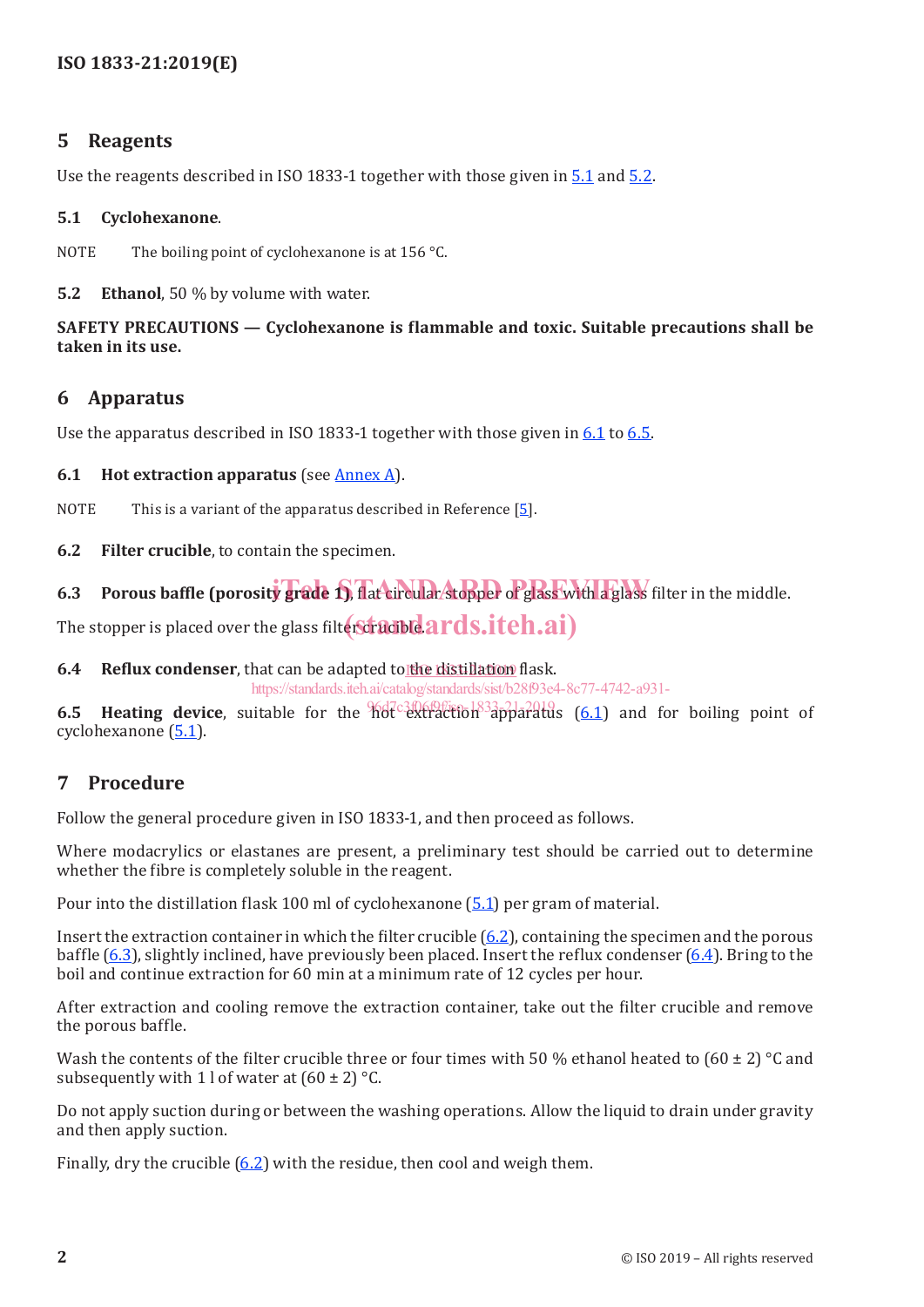### **8 Calculation and expression of results**

Calculate the results as described in the general instructions of ISO 1833-1.

The value of *d* is 1,00 with the following exceptions:

- $-$  silk and melamine,  $d = 1.01$ ;
- $-$  polyacrylate,  $d = 1,02$ ;
- $-$  acrylic,  $d = 0.98$ .

#### **9 Precision**

On homogeneous mixtures of textile fibres, the confidence limits of results obtained by this method are not greater than ±1 percentage point for a confidence level of 95 %.

# iTeh STANDARD PREVIEW (standards.iteh.ai)

ISO 1833-21:2019 https://standards.iteh.ai/catalog/standards/sist/b28f93e4-8c77-4742-a931- 96d7c3f06f9f/iso-1833-21-2019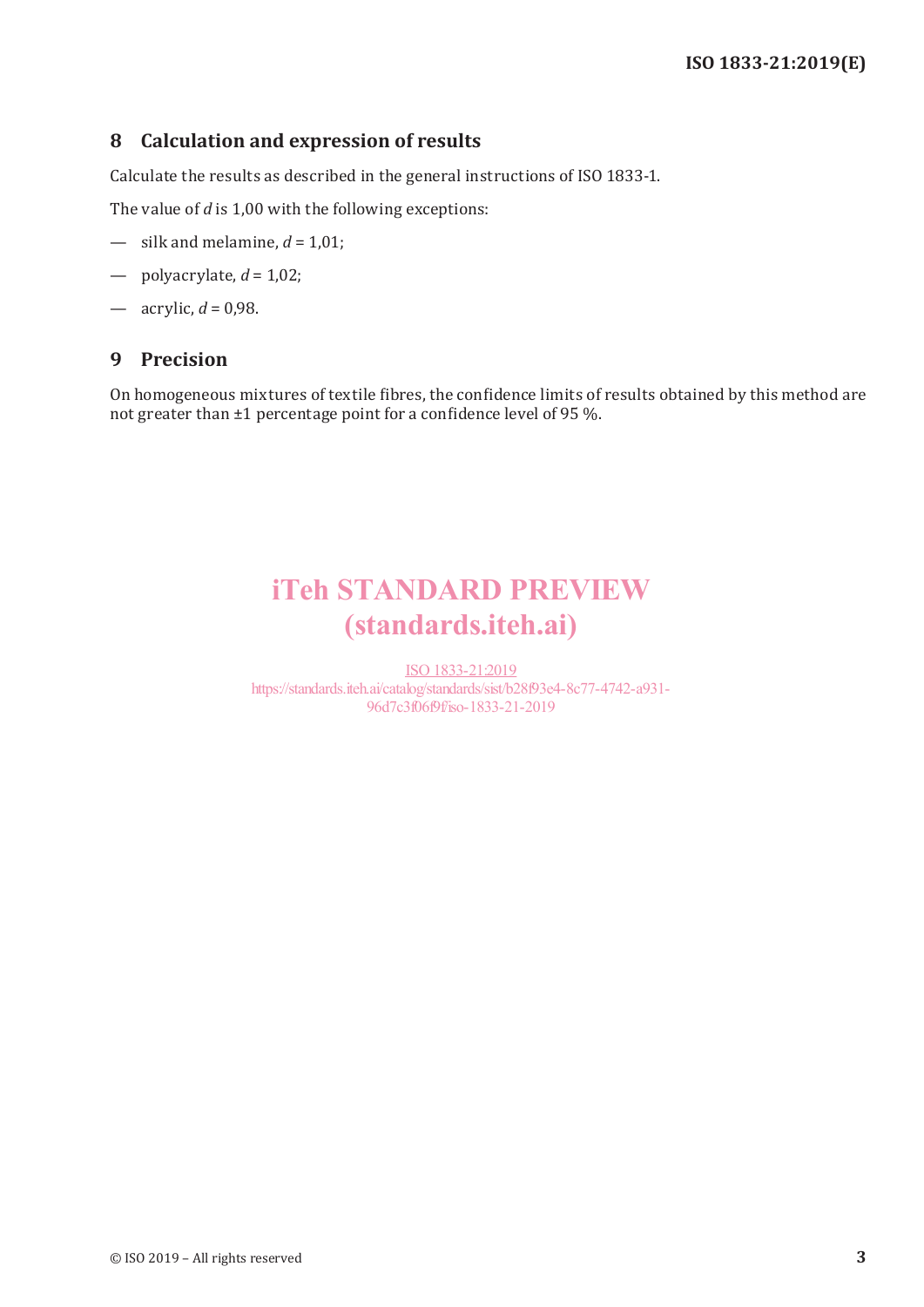## **Annex A** (informative)

# **Hot extraction apparatus**



#### **Key**

- 1 porous baffle
- 2 filter crucible